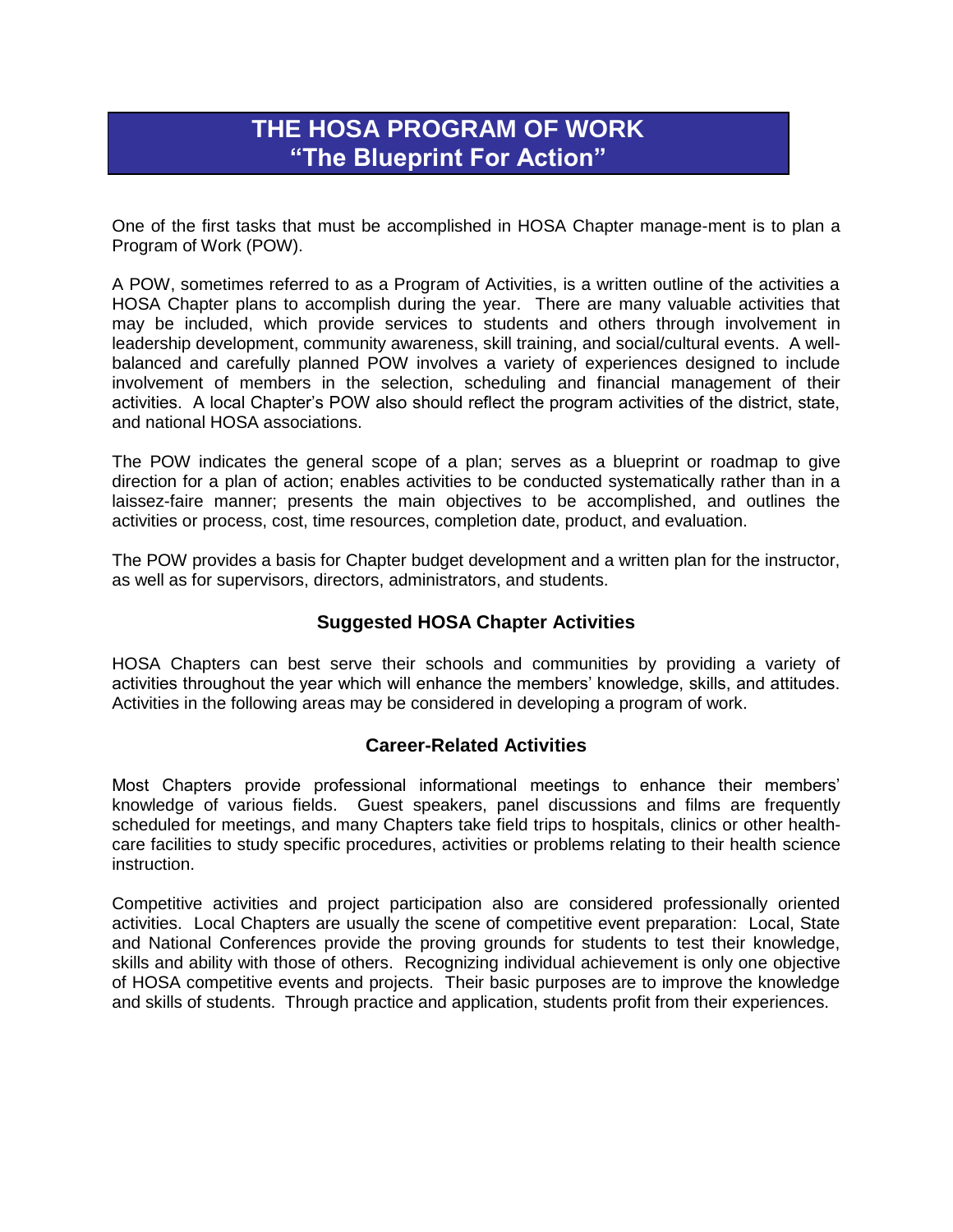### **Alumni Involvement**

Alumni follow-up is yet another type of professionally-oriented activity. Many Chapters sponsor annual socials in honor of former students. Alumni Chapters can establish scholarships in local colleges that can be awarded to deserving graduates.

### **Community Activities**

Civic projects can develop a wholesome reputation for a HOSA Chapter. Many Chapters sponsor or co-sponsor activities with health organizations such as blood drives, health screening programs and others. Activities of this nature offer a valuable service to the community and develop respect for the local Chapter. The primary project that HOSA has developed in this area is the Community Awareness Project, focusing on health-related issues.

Other civic activities inform the public about HOSA and develop good public relations. Chapters often enter floats in parades and, sponsored by the Chamber of Commerce and other local community or professional organizations, a HOSA Chapter may provide a worthwhile service to their local medical community by conducting projects relevant to community health awareness or improvement.

Most schools offer a multitude of opportunities for a Chapter to be of service. Some Chapters assist in school wide activities, such as cleanup drives and citizenship campaigns. Others decorate the school, local buildings, or parks on special occasions such as Christmas, Halloween, Easter, and Thanksgiving. Speakers or films of general interest can be presented to the student body in open meetings of the Chapter.

#### **Benevolent Activities**

Benevolent activities involve the helping of others with no regard for recognition other than the satisfaction derived from helping those in need. Some suggestions might include sponsoring a child or senior citizen support program and helping provide for him or her through the year, sponsoring a Christmas party for needy children or an orphanage, and preparing Thanksgiving and Christmas boxes for the needy. Civic organizations can be contacted for additional ideas for benevolent activities in local communities. Chapters can operate continuous projects by assisting local welfare agencies. Certainly, the possibilities to serve the needy and the ill are unlimited.

HOSA members are recognized for service learning through the National Service Project event and the Barbara James Service Award. (See Section B of the **HOSA Handbook** for specific recognition guidelines.)

### **Social/Leadership Activities**

Chapters should provide recreation for their members. Socials can be used to acquaint others with HOSA. Chapters which invite visitors, such as faculty members, doctors, nurses or other professionals as well as prospective students and parents to their socials usually receive increased public interest as their reward.

Leadership activities provide many opportunities for both personal and professional growth and development. Each HOSA Chapter must have leaders who have the ability to:

- Inspire or influence the actions of others
- Make decisions
- Initiate activities through careful planning
- Respect the rights and dignity of others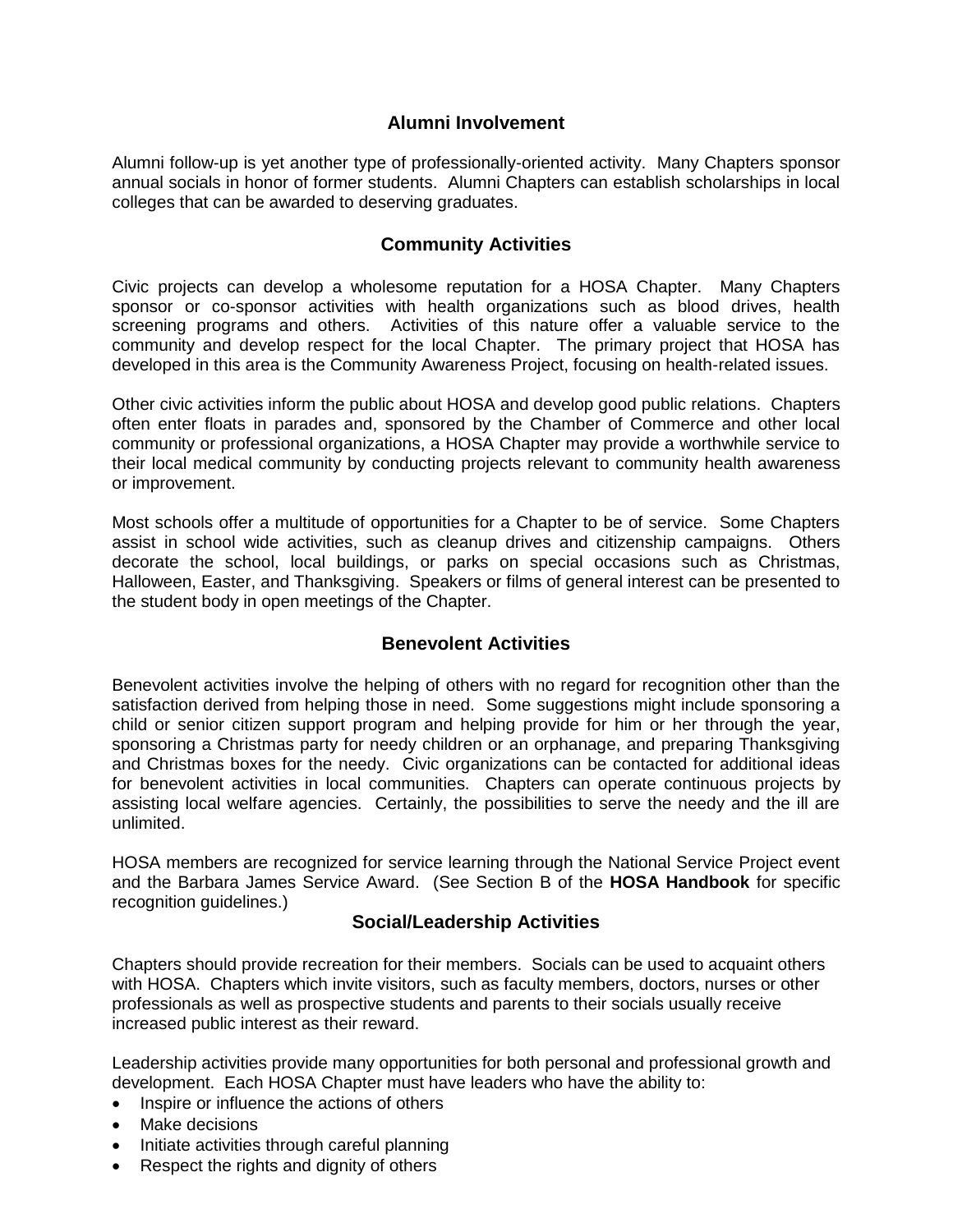# **The Program of Work**

The Program of Work is a plan of activities for the year. Most chapters will have a planning meeting at the beginning of the school year to plan out their chapter events for the year. A Program of Work might look something like this.

| <b>September</b><br>Officer installation<br>Develop Plan of Work to<br>determine what activities<br>the chapter will be involved<br>(especially Recognition<br>Events) | October<br><b>Attend Fall</b><br>Forum<br>Float in<br>homecoming<br>parade<br>Guest speaker at<br>٠<br>chapter meeting                    | <b>November</b><br>Chapter Officer Leadership<br>٠<br>Retreat<br>Sponsor a family at<br>$\bullet$<br>Thanksgiving<br>Donate food to health<br>$\bullet$<br>department food drive         |
|------------------------------------------------------------------------------------------------------------------------------------------------------------------------|-------------------------------------------------------------------------------------------------------------------------------------------|------------------------------------------------------------------------------------------------------------------------------------------------------------------------------------------|
| <b>December</b><br>Toys for Tots collection<br>Visit nursing home                                                                                                      | January<br><b>Bloodmobile</b><br>Fundraising for<br><b>HOSA National</b><br>Service Project                                               | February<br>Guest speaker at<br>$\bullet$<br>chapter meeting<br>BBQ dinner fundraiser for<br>$\bullet$<br><b>State Conference</b>                                                        |
| <b>March</b><br><b>HOSA State Conference</b>                                                                                                                           | <b>April</b><br>School clean-up<br>day with other<br>CTSO members<br>Local CE practice<br>event with local<br>healthcare<br>professionals | May<br>School board<br>$\bullet$<br>recognition of state<br>winners<br>Appreciation activity<br>$\bullet$<br>for health industry<br>partners<br>Election of new<br>$\bullet$<br>officers |

## **June- Attend the National Leadership Conference**

Important keys to keep in mind are:



- It doesn't need to be elaborate.
- Activities can be added or revised during the year.
- HOSA student members should take ownership of the Program of Work.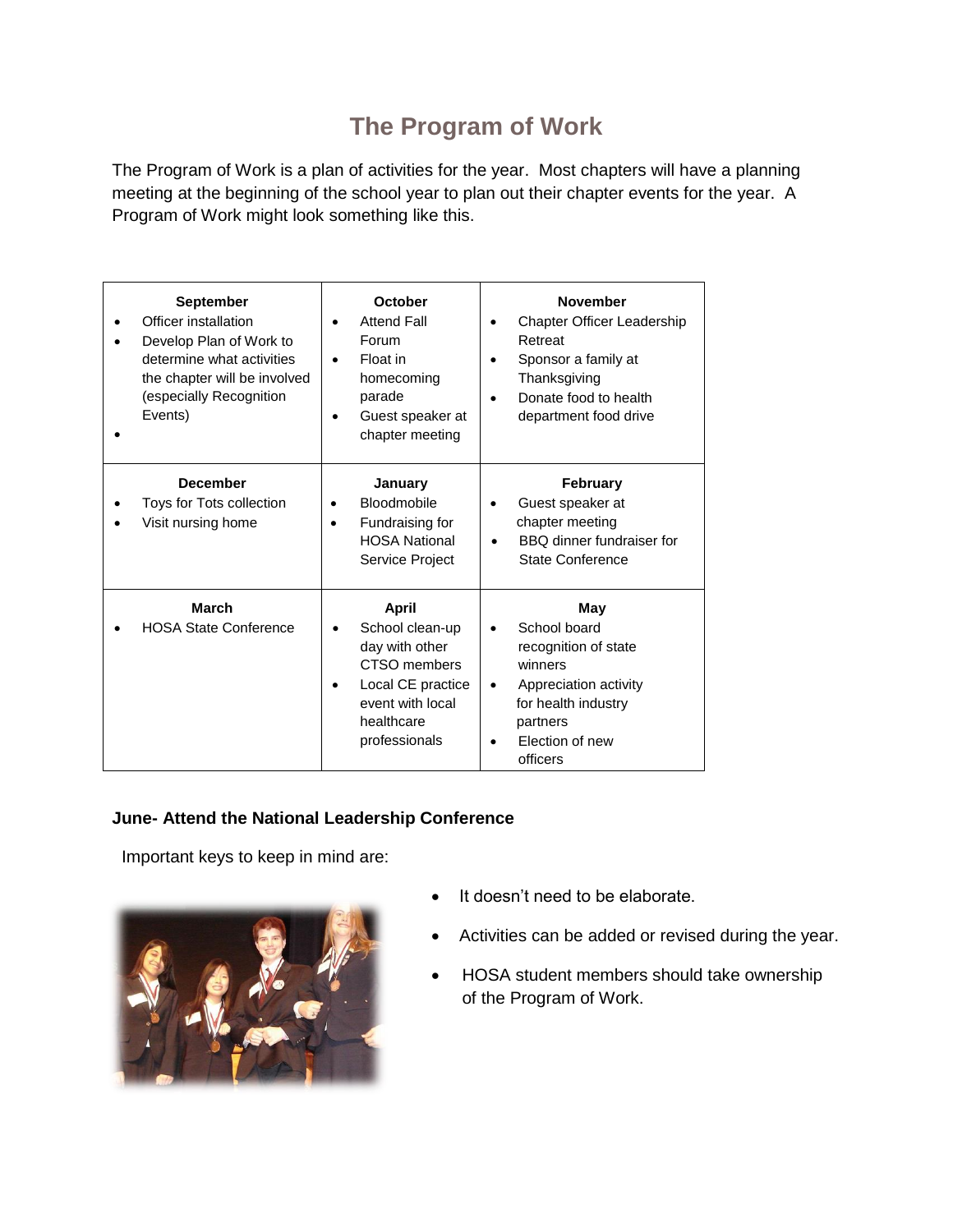# **PROGRAM OF WORK - MONTHLY PLAN**

# **CHAPTER:**

| July             | January      |
|------------------|--------------|
| <b>August</b>    | February     |
| <b>September</b> | <b>March</b> |
| October          | April        |
| <b>November</b>  | <b>May</b>   |
| <b>December</b>  | June         |